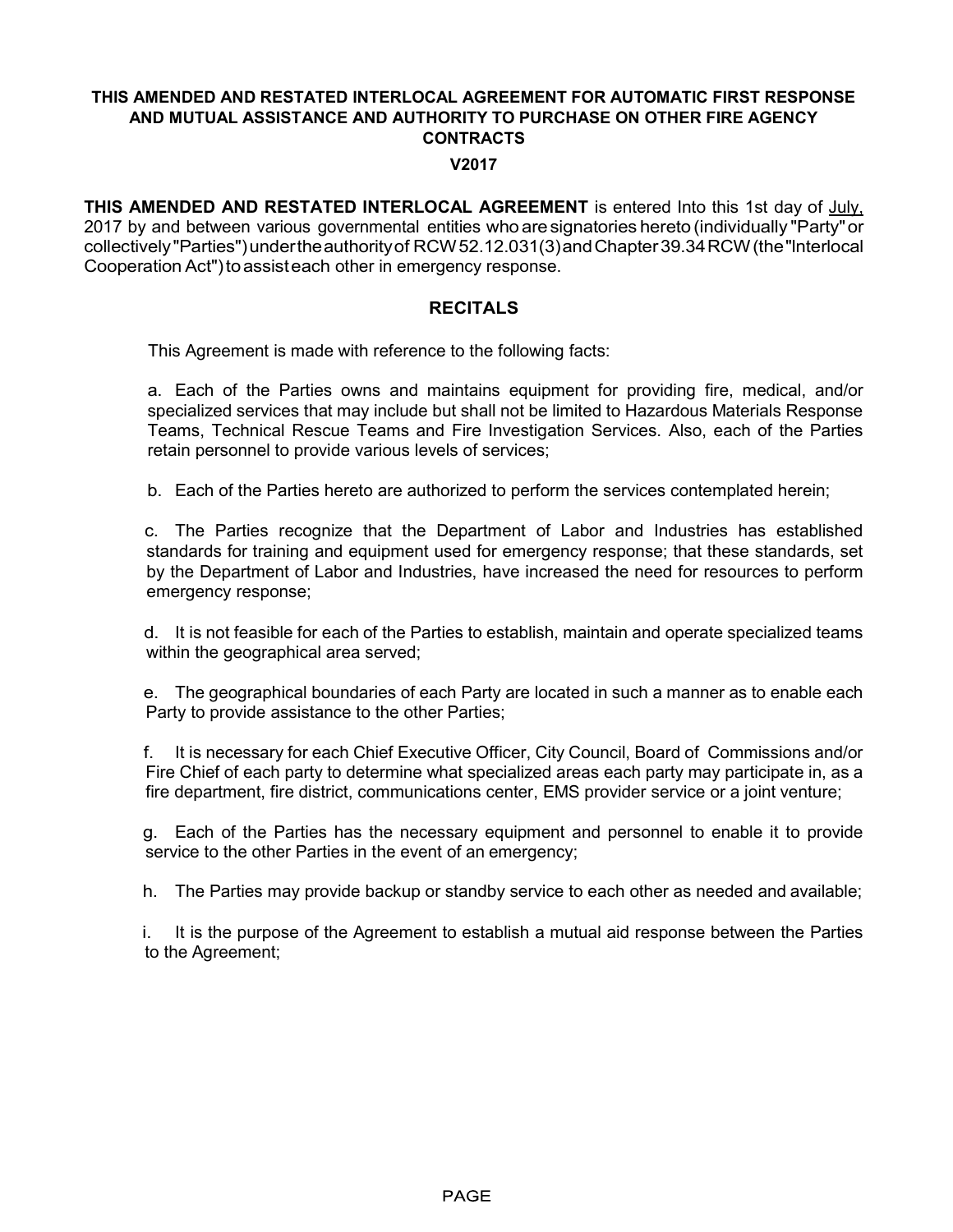## V2017

j. It is the purpose of the Agreement to establish authority to provide automatic aid response when approved by the respective Fire Chiefs between the Parties;

k. The Parties often have occasion to purchase many of the same items;

I. In order to provide for economies of scale and increase efficiency in purchasing fire, rescue, EMS and other type of equipment deemed necessary, the parties desire to enter into an agreement to allow the usage of other Parties' purchasing contracts;

m. The Parties often train together to provide economy of scale, joint training to provide common procedures, and use the expertise of personnel within each department; and

n. This update is for the purpose of modifying previous agreements to provide for the possibility of recovering compensation for responses to catastrophic events and include bordering fire service providers in neighboring counties; and

o. The Parties, to carry out the purpose and functions described above and in consideration of the benefits to be received by each of the Parties, agree to do the following:

## ARTICLE 1 TERMS AND CONDITIONS

NOW, THEREFORE, in consideration of the terms, conditions, covenants and Performances contained herein, the parties hereto agree as follows:

## SECTION 1. PURPOSE

1.1 Purpose. The purpose of this Agreement is to improve the provision of Services within the respective jurisdictions of the Parties.

1.2 **No Financial Obligation.** Except as specifically provided herein, it is not contemplated that any Party will incur a financial obligation as a result of this Agreement beyond the normal cost of providing Services.

1.3 **Participation in Mutual Aid and Automatic Aid.** This Agreement is intended to be flexible to allow each Party to participate to the degree it is able to do so, from a financial and operational standpoint. A Party to this Agreement may participate in Mutual Aid and/or Automatic Aid to the extent determined by the Fire Chiefs of the Parties hereto.

## SECTION 2. DEFINITIONS

The following terms shall have the following meanings in this Agreement, unless the context indicates otherwise:

a. "Incident Commander" means the individual charged with overall management and command of an emergency incident pursuant to the National Incident Management System, established by Presidential Directive for the purpose of managing emergency incidents.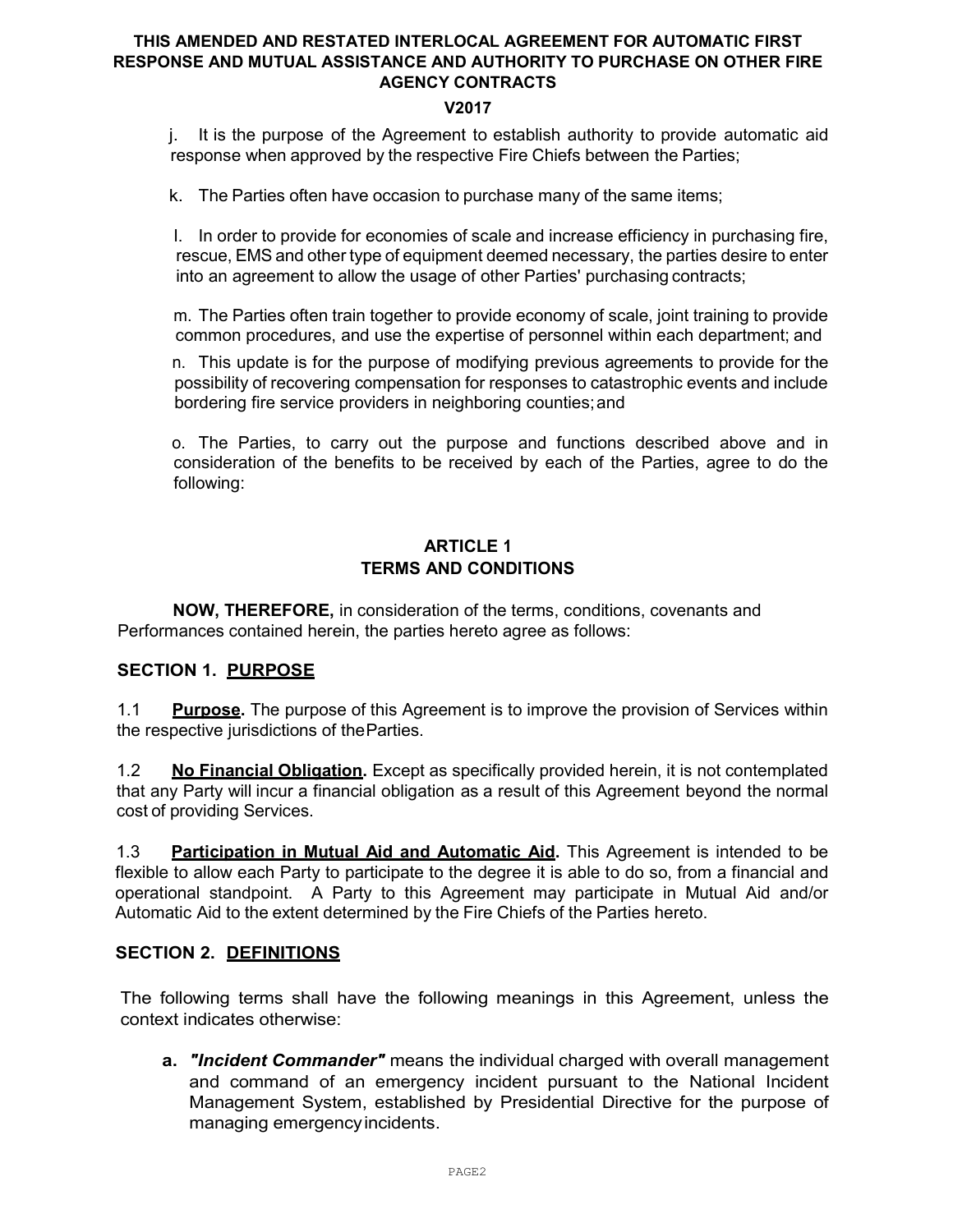## V2017

- b. "Automatic Aid" means a Party's provision of apparatus, personnel, and equipment to areas within the jurisdictional boundaries of another Party pursuant to agreed upon dispatch protocols and computerized unit recommendations.
- c. "Mutual Aid" means the provision of such apparatus, personnel, and equipment as reasonably necessary and available to assist a Requesting Agency in matters relating to the Services as needed by a Requesting Agency.
- d. "Requesting Agency" means a Party to this Agreement who has requested Mutual Aid from another Party pursuant to the terms of this Agreement or to whom another Party will be providing Automatic Aid.
- e. "Responding Agency" means a Party to this Agreement who has either (i) received a request from another Party to provide Mutual Aid pursuant to the terms and conditions of this Agreement, or (ii) been dispatched pursuant to the Automatic Aid protocols herein.
- f. "Services" includes the following: fire suppression, emergency medical services (including Basic Life Support and Advanced Life Support), and specialized services including but not limited to Hazardous Materials Response, Technical Rescue and Fire Investigation.

## SECTION 3. MUTUAL AID

3.1 **Request for Assistance.** The Incident Commander or his/her designee may request Mutual Aid assistance from another Party if confronted with an emergency situation in which the Requesting Agency has need for equipment or personnel in excess of that available through the Requesting Agency. Such requests shall be submitted pursuant to standard operating procedures established by the Parties.

3.2 Response to Request. Upon receipt of such a request the commanding officer of the Responding Agency shall immediately take the following actions:

- 3.2.1 Determine if the Responding Agency has equipment and personnel available to respond to the Requesting Agency and determine the type of the equipment and number of personnel available.
- 3.2.2 Determine what available equipment, apparatus and/or personnel should be dispatched in accordance with the operating plans and procedures established by the Parties.
- 3.2.3 In the event the needed equipment, apparatus and/or personnel are available, to dispatch such equipment, apparatus and personnel to the scene of the emergency with proper operating instructions.
- 3.2.4 In the event the needed equipment, apparatus and/or personnel are not available, to immediately advise the Requesting Agency.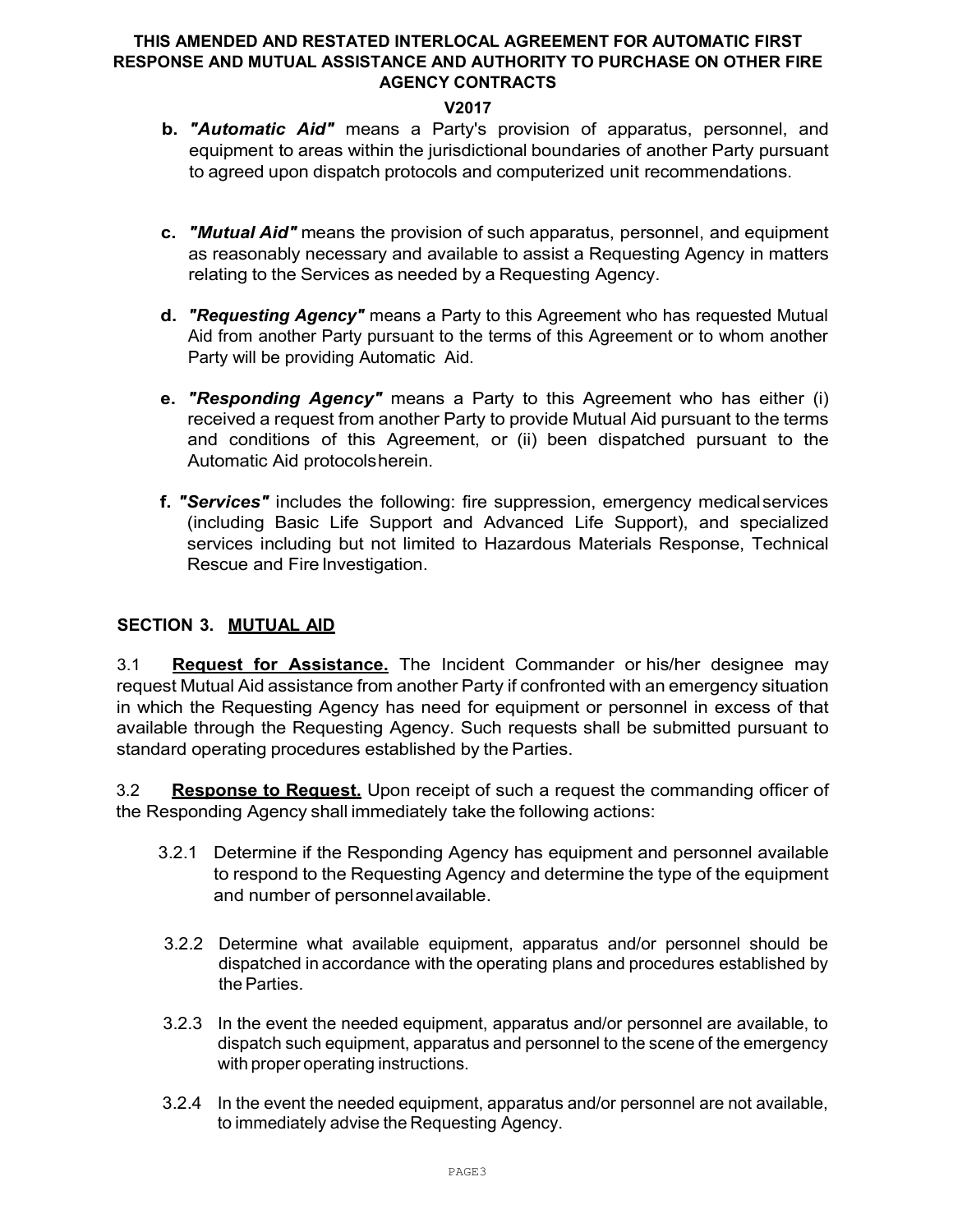## V2017

3.2.5 The Parties recognize that time is critical during an emergency and diligent efforts will be made to respond to a request for Mutual Aid as rapidly as possible, including any notification(s) that requested resources are not available.

3.3. No Requirement to Render Aid. All personnel, resources and services provided under the terms of this Agreement are furnished and/or supplied voluntarily and at the discretion of the Responding Agency. The Responding Agency shall have the primary interest of protecting its own constituency. Nothing herein shall limit the legislative discretion of the governing bodies of the parties to determine their budget needs and determine appropriate levels of service, and nothing in this Agreement shall imply a duty to levy taxes, appropriate funds or enter into specific terms of a collective bargaining unit agreement in order to effectuate the terms of the Agreement.

## SECTION 4. AUTOMATIC AID

4.1 **Emergency Response Services.** The Services described herein shall be on an automatic dispatch basis. The dispatch shall be based upon a pre-determined basis within the computer aided dispatch software. The response shall be established and agreed to by the Fire Chiefs of the Parties. Notwithstanding anything to the contrary, each Party reserves the right to control its own resources.

4.2 **Automatic Response Procedure.** On receipt of an alarm covered by a predetermined response plan, the dispatched "Unit(s)" of the Responding Agency shall immediately respond with apparatus, equipment and/or personnel when available.

4.3. **Temporary Inability to Provide Aid.** Prior to or upon receiving a call for automatic aid, the Requested Party shall inform the Requesting Party of inability to provide automatic response. It is anticipated that this inability will only occur at times when the requested resources of the Requested Party are otherwise committed.

4.4 **Total Withdrawal from Automatic Aid.** In the event a Party who is participating in Automatic Aid elects to withdraw from Automatic Aid with another agency, the withdrawing Party shall work with that agency, in good faith, to coordinate a reasonable phase-out period of Automatic Aid services.

## SECTION 5. SPECIAL SERVICES

5.1 The Fire Chief of each Party shall determine, from time to time, the nature and level of specialized services (e.g., HAZMAT, rescue, etc.) that his or her jurisdiction shall provide under the terms of the Agreement, including participation with other Parties in establishing joint services.

## SECTION 6. COMMAND RESPONSIBILITY AT EMERGENCY SCENES

6.1 The first arriving Officer to the scene of an emergency incident shall assume Command of the incident. Command may be assumed by a higher ranking officer from any jurisdiction. Command, however, shall be relinquished to an officer of the agency having jurisdiction upon that officer's request. All of the individuals in Command positions, of any incident related to this Agreement, shall be governed by the "Incident Command' safety considerations, as established by WAC 296-305 and the specific County Chiefs Association Policies.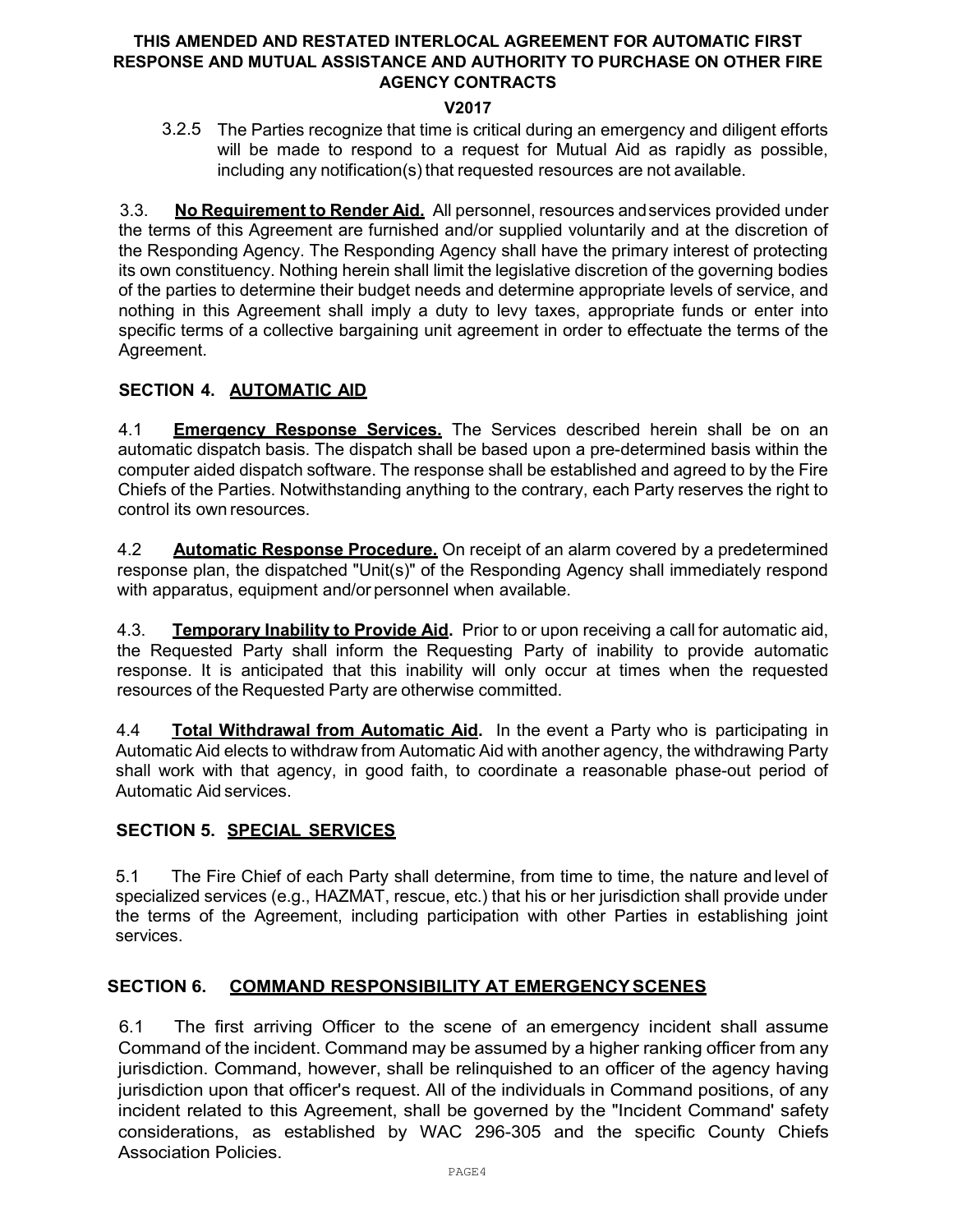## V2017

# SECTION 7. ACTION

7.1 When a Responding Agency assists a Requesting Agency, the Responding Agency acts under the direction of the Requesting Agency's authorized commander or his/her representative. This Section shall not require compliance with the direction of the on-scene commanding officer if, in the opinion of the commanding officer of the Responding Agency, such compliance would create an unreasonable risk to the health or safety of the Responding Agency's personnel. In the event that direction is refused by the commanding officer of the Responding Agency for safety considerations, a complete review after the incident shall be conducted by the Fire Chief of both parties to address the situation.

# SECTION 8. TERMINATION OF SERVICE

8.1 The Incident Commander shall release the Responding Agency's equipment and personnel from service and allow them to return to the Responding Agency as soon as conditions warrant or upon request of the Responding Agency.

# SECTION 9. LIABILITY - INDEMNIFICATION AND HOLD HARMLESS

9.1. No Liability for Responding Agency. Except as expressly provided herein, no Party shall be liable for (i) failure to comply with any provision of this Agreement, or (ii) liability arising from providing or refusing to provide Mutual Aid or Automatic Aid under this Agreement.

9.2. Mutual Releases. Except as specifically provided herein, each Party hereby forever releases or discharges each other Party, its officers, officials, employees, volunteers and/or agents from any claim related to this Agreement or providing Mutual or Automatic Aid hereunder.

9.3 Liability to Other Parties - Damage or Destruction to Apparatus or Equipment. Except as expressly provided herein, the Requesting Agency or any other Party shall not be obligated to pay the Responding Agency or any other Party for any damage to or destruction of any apparatus or equipment used in Mutual Aid. This provision shall not apply to the extent this provision would void applicable casualty insurance available to provide payment for the damage or loss of such apparatus or equipment. It is the intent of the Parties that the risk of loss to apparatus or equipment will be addressed by each Party through the purchase of casualty insurance or self-insurance as opposed to seeking reimbursement from other Parties.

9.4 Liability to Third Parties. The term "third party" means any person, firm or entity other than the Parties hereto. With regard to the Mutual Aid and Automatic Aid provided hereunder, each Party shall be responsible for all liability arising from or related to the negligent acts or willful misconduct of that Party, its officers, officials, employees, volunteers and/or agents which causes damage to third parties, to the extent and in proportion that such liability is caused by the negligent acts or willful misconduct of that Party, its officers, officials, employees, volunteers and/or agents. Notwithstanding the foregoing, nothing in this Agreement is intended to create a cause of action or standing in favor of third parties to initiate legal claims of any nature against any Party.

9.5 Cross Indemnification. To the extent permitted by law, each Party agrees to indemnify,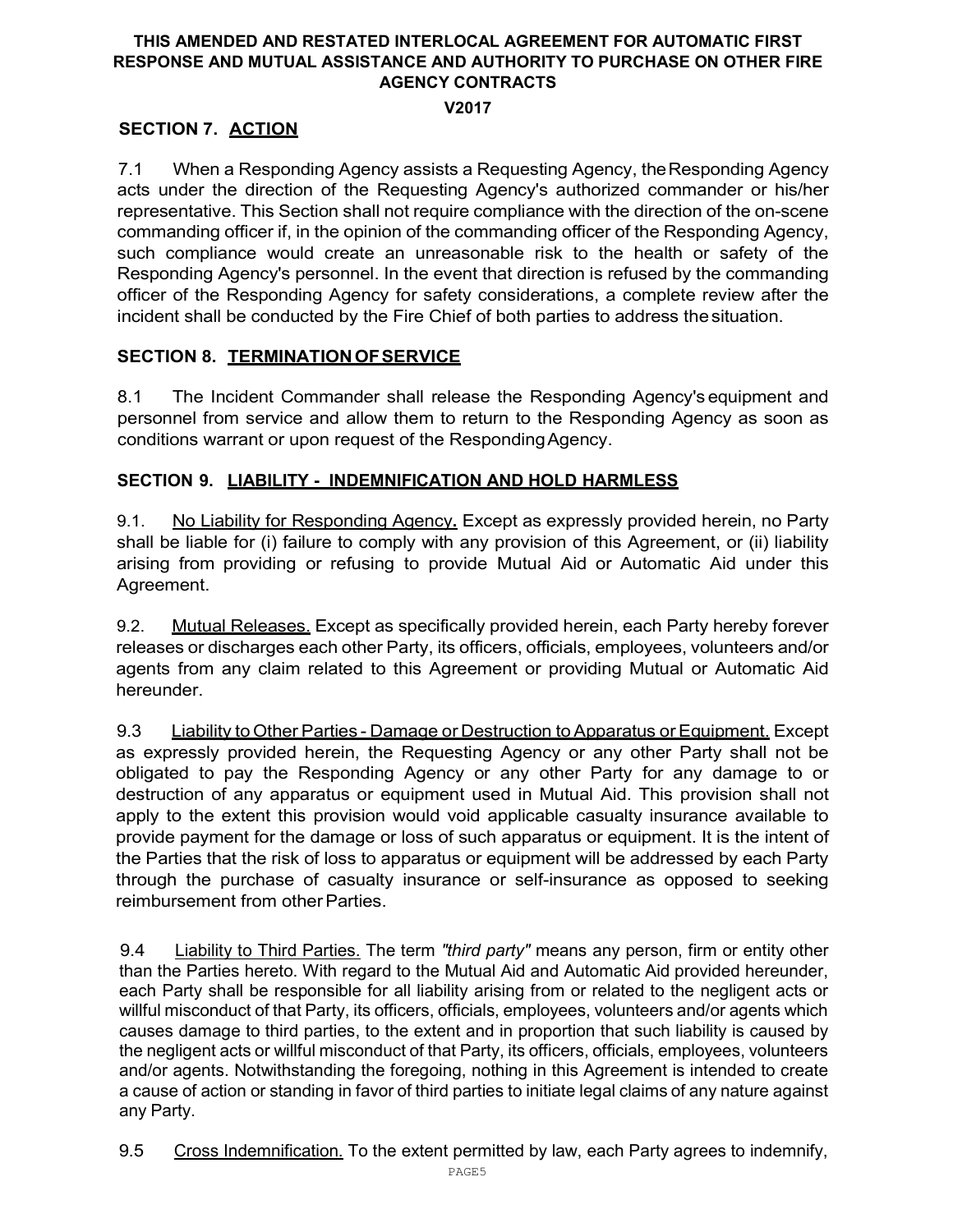#### V2017

defend and hold harmless the other Parties, their officers, officials, employees, volunteers and/or agents from any and all claims, demands, causes of action, lawsuits, costs, including attorneys' fees, losses, judgments, awards or liabilities to any third party, arising out of the negligent acts or willful conduct of the indemnifying Party, its officers, officials, employees, volunteers and/or agents in connection with the performance of this Agreement.

9.6 Survival. The provisions of this Section shall survive the expiration or termination of this Agreement.

## SECTION 10. INSURANCE

10.1 For the duration of this Agreement, each Party shall maintain its own public liability and property damage insurance or be self-insured against claims for injuries to persons or damage to property which may arise from or in connection with the performance of this Agreement by its officers, officials, employees or volunteers. The Fire Chiefs of the Parties may establish minimum insurance requirements. It is expressly understood that no Party shall be responsible to provide the other Party's employees with coverage required under Chapter 41.26 RCW, as the same now exists or may be hereafter amended.

10.2 To the extent permitted by the applicable insurance policies, each Party hereby waives any right of subrogation against the other Parties. In this regard each Party utilizing a selfinsurance retention program waives subrogation for any payment thereunder.

## SECTION 11. COMPENSATION

11.1 The Requesting Agency shall not be obligated to pay the Responding Agency for any damage to, loss of, or any expense(s) incurred in the operation of any equipment used in responding for aid, and for the cost incurred in connection with such requests. Except as may be mutually agreed between any Parties hereto in a separate interlocal agreement, or as provided in Section 11.2, each Party agrees that it will not seek compensation for services rendered under this Agreement from another Party to the Agreement; provided, however, that the Party requesting assistance shall attempt to obtain financial assistance from federal, state agencies or private Parties where financial assistance is available to reimburse the Responding Agency for losses or damages incurred in providing

Assistance under this Agreement. This provision shall not limit two or more Parties, of the Agreement, from entering into an agreement in other areas or different conditions for compensation.

11.2 Notwithstanding anything to the contrary in Section 11.1 of this agreement, if a Responding Agency responds to a catastrophic event which requires use of Responding Agency's resources for an extended period of time, then Responding Agency may seek compensation as provided herein.

11.2.1 Responding Agency shall notify Requesting Agency of its intent to seek compensation and the date that compensation for use of Responding Agency's resources shall commence. Compensation may be sought only for utilization of Responding Agency's resources provided after such notification is given or as otherwise mutually agreed by Requesting Agency and Responding Agency. Equipment and apparatus compensation shall be at the rates set forth in the Wage and Equipment Rates for the Washington Fire Service.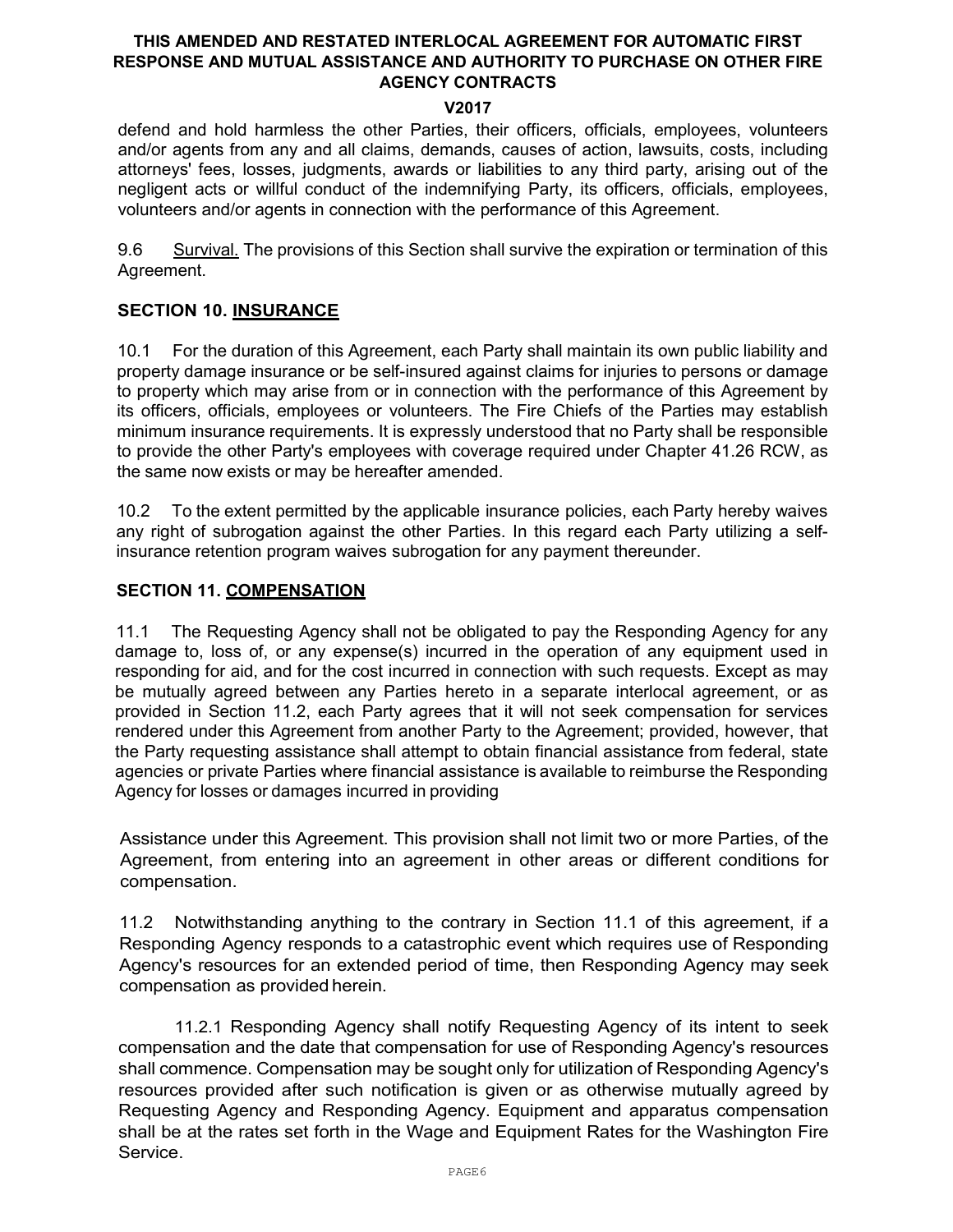#### V2017

11.2.2 Notice of intent to seek compensation shall be provided in advance and shall be deemed sufficient if delivered verbally to the Incident Commander or as provided under section 23.1 of this agreement. If Requesting Agency is unable or unwilling to provide compensation to Responding Agency, Requesting Agency shall promptly notify Responding Agency.

11.3 Except as may be provided in a separate agreement, the Responding Agency will comply with the collection policy of the Requesting Agency and all applicable laws and regulations with respect to billing and collection of transport fees or other emergency response related fees. Nothing in this Section shall require a Responding Agency to charge any such fees.

## SECTION 12. SPECIALIZED RESPONSE TEAMS

12.1 Each Party or combination of Parties that operate a special response team shall establish policies and procedures to meet all requirements set by state and federal law. Any specialized team shall have Standard Operational Procedures or Guidelines.

## SECTION 13. TEMPORARY USE OF EQUIPMENT OR VEHICLE

13.1 In the event a Party has equipment or a vehicle that is temporarily out of service and has an immediate need for that type of equipment and another Party has similar reserve equipment available, the Party in need may request that the other Party lend the necessary equipment. The Party borrowing the equipment shall be responsible for the maintenance of the loaned equipment during the period of time it is in their custody. The Party borrowing the equipment shall return the equipment to the lending Party when requested or when the equipment is no longer needed, whichever occurs first. The borrowed equipment shall be returned in a clean condition and within the same operable condition as it was provided.

13.2 The Party supplying the equipment and the Party borrowing the equipment shall enter into a written agreement in advance as to which Party's insurance shall cover the equipment if damage occurs while the equipment is being borrowed. In the absence of any such agreement, the lending Party's insurance shall be responsible.

13.3 The Party receiving the equipment must ensure that all employees who will be operating the equipment are properly trained to operate the specific equipment being borrowed.

13.4 Each Party understands that it is responsible under applicable regulations to maintain its equipment, including the equipment available to be loaned pursuant to this Agreement, in accordance with applicable manufacturer's specifications and any applicable laws and regulations.

## SECTION 14. TRAINING

14.1 The Parties may provide or attend joint training classes as approved by the Fire Chiefs of the Parties. Training includes, but is not limited to the following list:

a. Recruit or post recruit academies;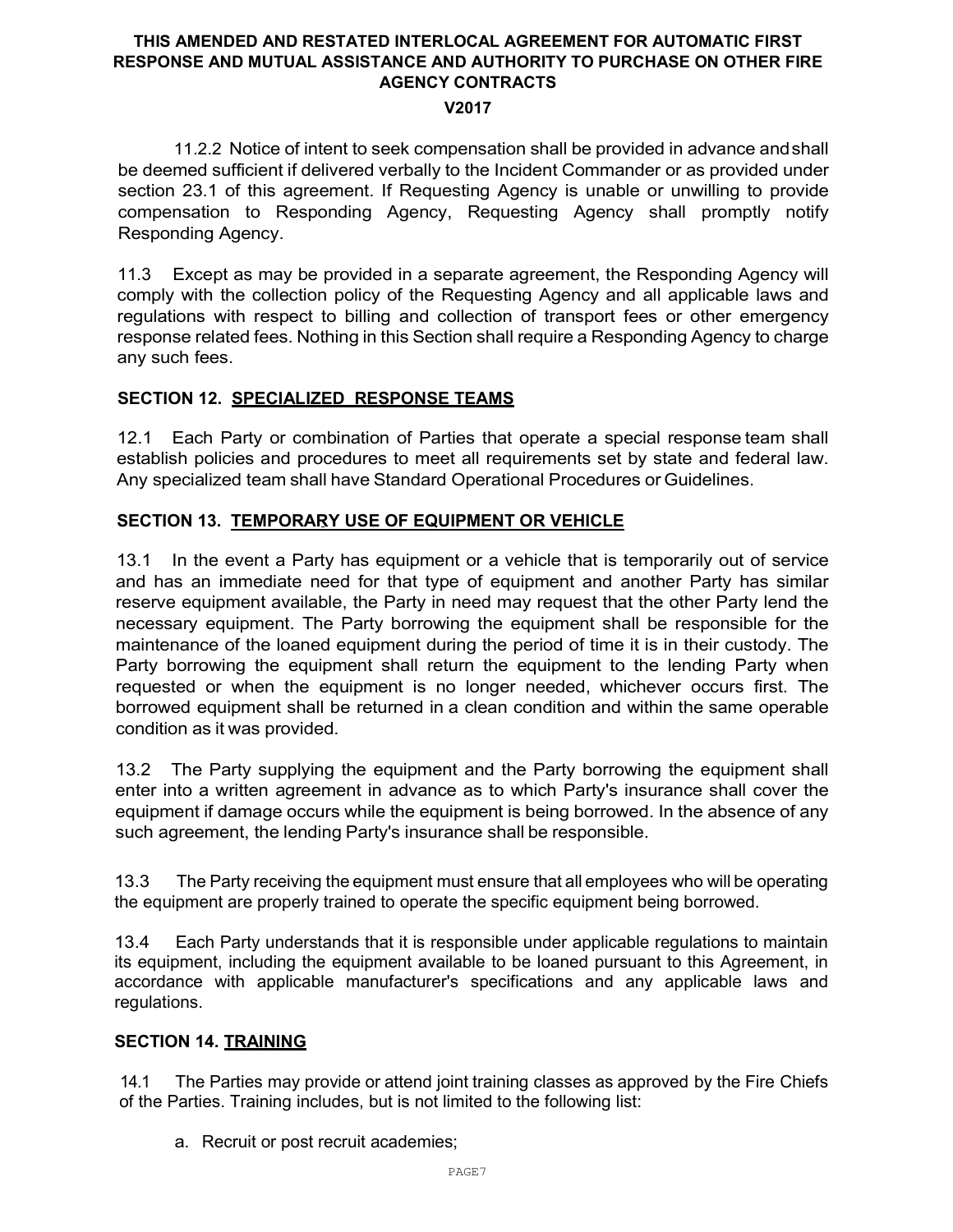#### V2017

- b. Apparatus familiarization;
- c. HAZMAT team training;
- d. Technical Rescue team training;
- e. Disaster or response drills;
- f. Specialty subject drills and classes; and
- g. Incident Command System Training.

14.2 Training Supplies, Equipment and Facilities. The participating Parties shall decide between themselves if they shall share the cost of training supplies, equipment or facility rental when conducting joint training.

## SECTION 15. DUTY CHAPLAINS AND SUPPORT

15.1 The Parties have established a cadre of Duty Chaplains who respond to emergency calls and assist with family relocation caused by fire and other misfortunes as well as a Support Units. The Chaplains and rehabilitation units may be shared as allowed by the Parties.

## SECTION 16. USE OF FACILITIES

16.1 The Parties may jointly use facilities and equipment owned or provided by any Party, as allowed by the party owning or providing such facilities (the "Hosting Party"). The Hosting Party shall take reasonable measures to ensure the site is safe for the intended training activity prior to conducting training. The defense and indemnification provisions in Section 9 shall apply to any joint use of facilities.

## SECTION 17. REVIEW OF THE AGREEMENT AND ADMINISTRATION

17.1 Administration of this Agreement. Unless the Parties otherwise agree, there shall be no lead agency responsible for the administration of this Agreement. This Agreement shall be administered jointly by the Chief Officers of the respective Parties.

17.2. Meeting. The Fire Chief or Chief Executive Officer of each Party shall meet to review all of the operations of this Agreement every five (5) years or earlier upon request of a Party.

#### SECTION 18. NON-EXCLUSIVE PROVISION

18.1 The Parties to this Agreement shall not be precluded from entering into similar agreements with others.

#### SECTION 19. EQUIPMENT SALVAGE

19.1 All Parties to this Agreement shall exercise due diligence in salvaging damaged equipment and insuring that it is returned to its rightful owner.

#### SECTION 20. STATUS OF PERSONNEL

20.1 No employee of any Party to this Agreement shall be deemed to have become an employee of another Party or be covered by any insurance or pension plans of another Party by the employee's participation in the performance of this Agreement.

## SECTION 21. AUTHORITY TO PURCHASE ON OTHER PARTIES' CONTRACTS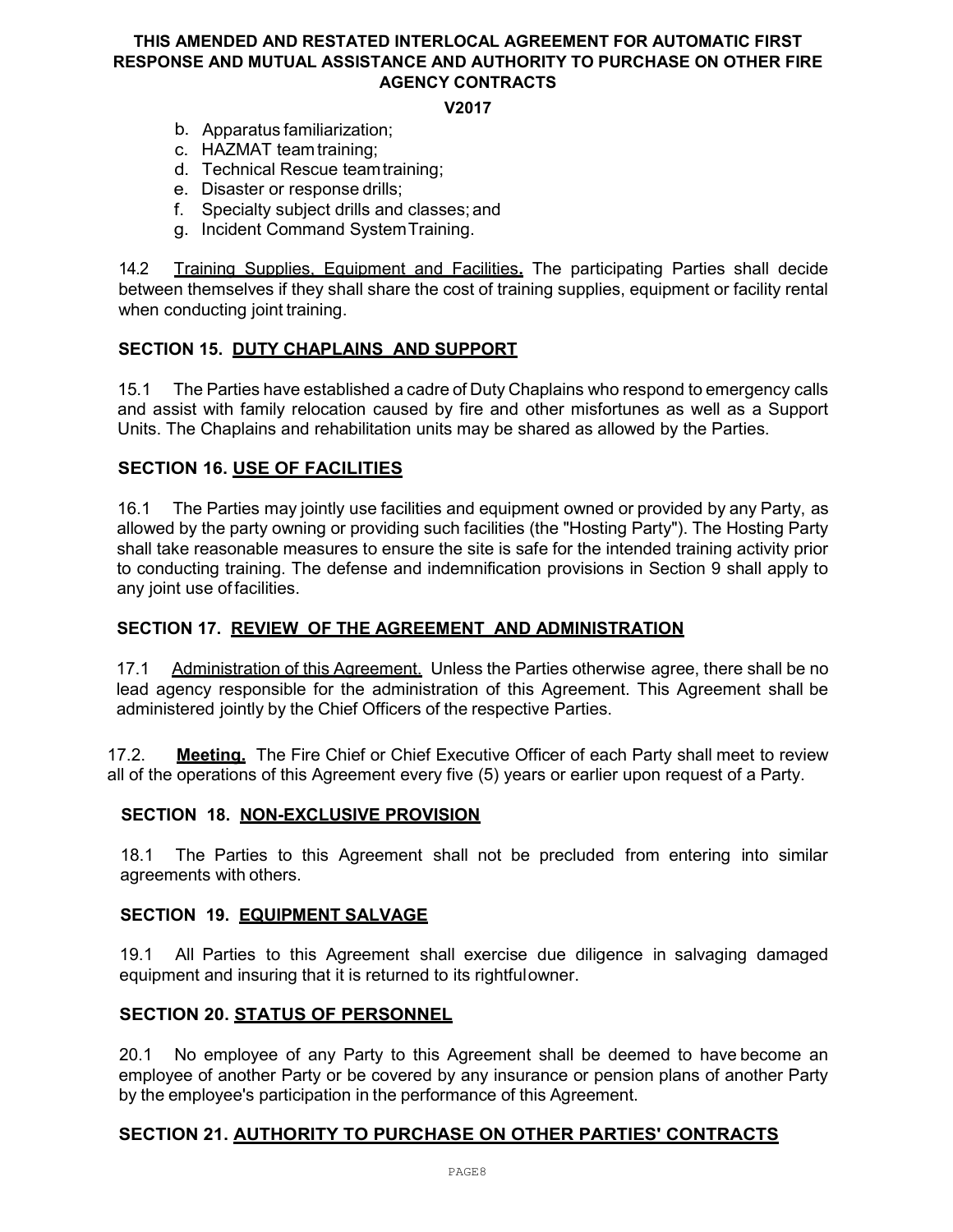## V2017

21.1 Whenever possible, a Party that solicits bids for equipment and material purchases will conduct its solicitation in a manner that will allow other Parties to utilize its purchase contract. To enable other Parties to utilize this benefit, the initial contracting Party shall:

A. Comply with the public bidding laws of the State of Washington as they apply to such Party;

B. Provide in its bid specifications or contract documents that other municipal corporations may utilize the contract for independent purchases;

C. Either (i) post the bid or solicitation notice on a web site established and maintained by a government, purchasing cooperative or similar service provider or (ii) provide an access link to the state's web portal to the notice.

21.2 This Agreement is intended to constitute the lnterlocal Agreement required by RCW 39.04.030 for utilizing other Parties' purchase contracts.

## SECTION 22. DURATION AND TERMINATION

22.1. **Effective Date.** This Agreement shall take effect and be in full force and effect after all of the following has occurred:

A. The Agreement is approved by the official action of the governing bodies of at least two (2) Parties;

B. The Agreement is executed by the duly authorized representative of at least 2 Parties; and

C. A copy of the Agreement is filed with the Snohomish County Auditor's Office.

22.2 **Additional Parties.** When a new Party becomes a signatory to this Agreement, the signature page of such Party shall be recorded with the Auditor.

22.3 **Duration.** The initial term of this Agreement shall be for a period of ten (10) years.

22.4 **Extension.** This Agreement shall automatically be renewed and extended for additional ten (10) year periods upon the same terms and conditions set forth herein, or as amended, unless terminated in accordance with subsection D below.

22.5 Withdrawal. Subject to Section 4.4, each Party shall have the right to withdraw from this Agreement at any time during the term of this Agreement, including the initial term, by providing every other Party with written notice of intention to terminate. The withdrawal by one or more Parties shall have no effect on the remaining Parties to the Agreement.

22.6 **Effective Date for First Amendment.** A Party shall be bound to the terms of the agreement upon the following:

A. The Agreement is approved by the official action of the Party's governing body or;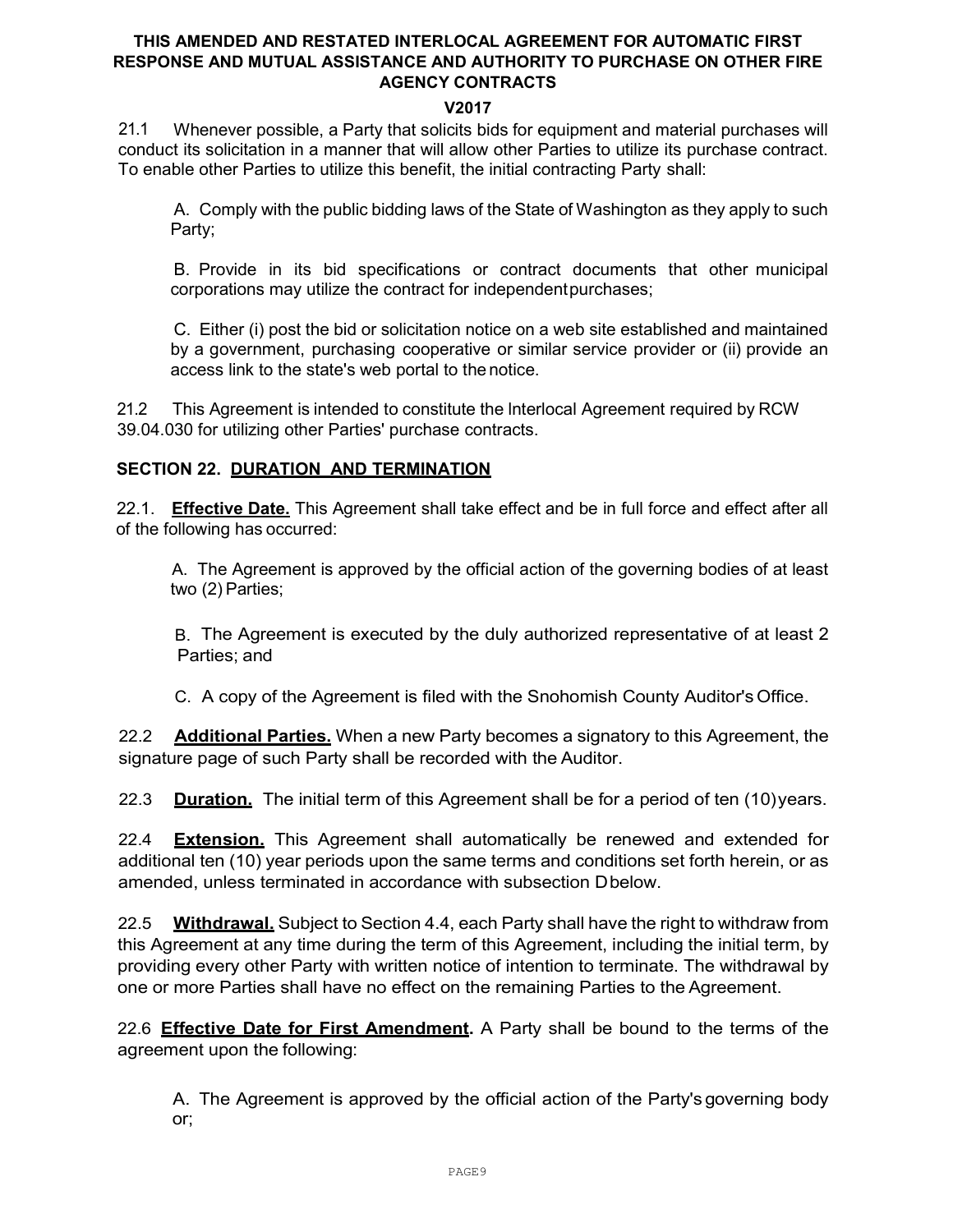## V2017

B. The Agreement is executed by the duly authorized representative; and

C. A copy of this Agreement is filed with the Snohomish County Auditor's Office or listed on the Party's web site or other electronically retrievable public source as required by RCW 39.34.040.

## SECTION 23. NOTICE

23.1 Any notices given under this Agreement shall be deemed to be sufficient if in writing and delivered personally or sent via certified mail to the Party affected at the address set forth on the signature page.

## SECTION 24. NO BENEFIT TO THIRD PARTIES

24.1 This Agreement shall not be construed to provide any benefits to any third parties, including but not limited to the employees or volunteers of any Party. Without limiting the foregoing, this Agreement shall not create or be construed as creating an exception to the Public Duty Doctrine.

## SECTION 25. SEPARATE PROPERTY

25.1. It is not contemplated that any property, real or personal, will be acquired by any Party separately or jointly as a result of this Agreement. No separate fund shall be established with regard to this Agreement. Any acquisition of joint property shall be subject to a separate lnterlocal Agreement executed prior to or at the time of such joint acquisition. All equipment and property owned or acquired solely by a Party hereto shall remain the equipment and property of that Party.

#### SECTION 26. DRAFTING

26.1. Each Party has had had opportunity to participate in the drafting of this Agreement. Therefore, this Agreement shall be construed according to its fair meaning without regard to which Party drafted a particular provision.

#### SECTION 27. SEVERABILITY

27.1. Any invalidity, in whole or in part, of any provision of this Agreement, shall not affect the validity of any other of its provisions.

#### SECTION 28. WAIVER

28.1. No term or provision herein shall be deemed waived and no breach excused unless such waiver or consent shall be in writing and signed by the Party claimed to have waived or consented.

#### SECTION 29. AMENDMENT

29.1. No modification, termination or amendment of this Agreement may be made except by written agreement signed by all Parties.

#### SECTION 30. ENTIRE AGREEMENT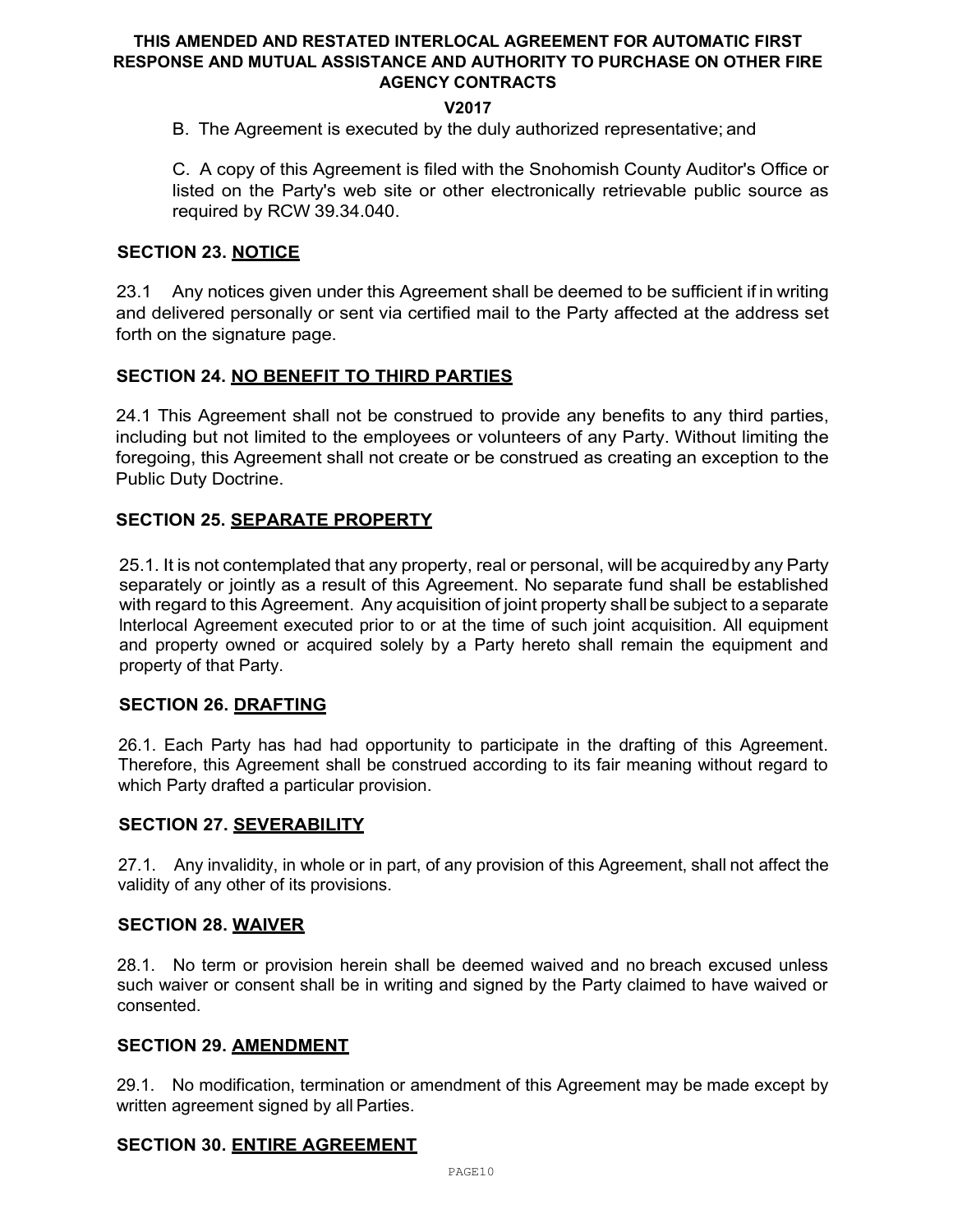#### V2017

30.1. This Agreement constitutes the entire agreement between the Parties concerning the matters addressed herein. This Agreement supersedes and nullifies any previous agreements or understandings, whether written and oral, between those Parties to this Agreement.

## SECTION 31. COUNTERPARTS

31.1 This Agreement may be executed in any number of counterparts, and each such counterpart hereof shall be deemed to be an original instrument, but all such counterparts together shall constitute but one agreement.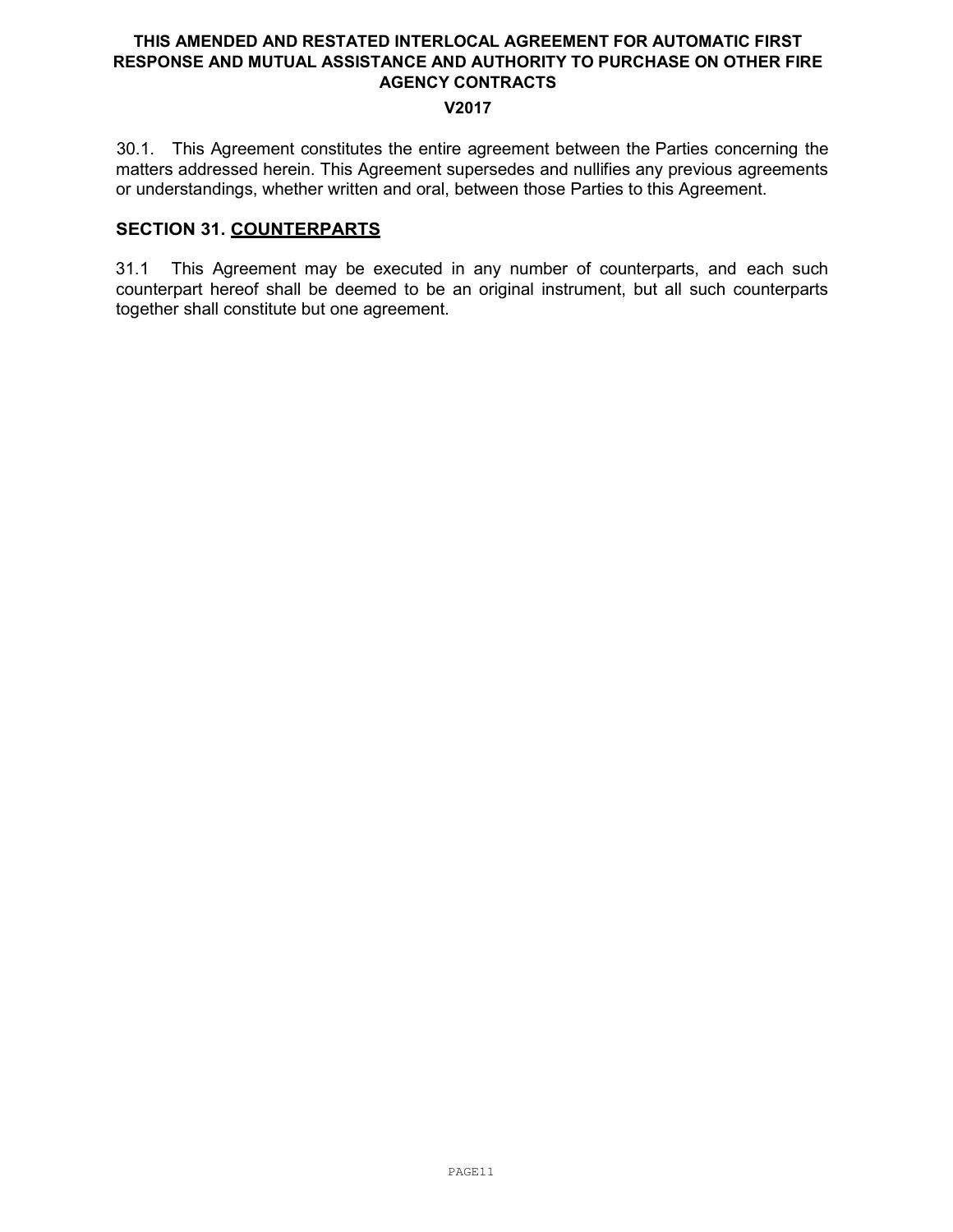# V2017

#### APPENDIX A EXPECTED SIGNATORY AGENCIES

## SNOHOMISH COUNTY

Arlington Fire Department Bothell Fire Department (Includes Snohomish County Fire District 10) Everett Fire Department Marysville Fire District (Includes City of Marysville & Snohomish County Fire District 12) Mukilteo Fire Department North (Snohomish) County Fire Authority (Includes contract city of Stanwood) Lake Stevens Fire & Rescue (Includes Snohomish County Fire District 8 & annexed city of Lake Stevens) Boeing Fire Department (Everett) Everett Naval Base Snohomish County Airport (Paine Field Fire) South Snohomish County Fire & Rescue Authority (Includes Authority agencies of Snohomish County Fire District 1 & City of Lynnwood) & (Contract cities of Mountlake Terrace, Edmonds, and Brier) Snohomish County Fire District 4 (Includes annexed city of Snohomish) Snohomish County Fire District 5 (Includes annexed city of Sultan) Snohomish County Fire District 7 (Includes annexed city of Monroe and contract city of Mill Creek) Snohomish County Fire District 15 Snohomish County Fire District 16 Snohomish County Fire District 17 (Includes annexed city of Granite Falls) Snohomish County Fire District 19 Snohomish County Fire District 21 Snohomish County Fire District 22 Snohomish County Fire District 23 Snohomish County Fire District 24 (Includes annexed city of Darrington and Skagit County fire District 24) Snohomish County Fire District 25 Snohomish County Fire District 26 (Includes annexed cities of Gold Bar and Index) Snohomish County Fire District 27

## ISLAND COUNTY

Camano Island Fire Department (Island County Fire District 1)

## SKAGIT COUNTY

Skagit County Fire District 3 Skagit County Fire District 7 Skagit County Fire District 15

## KING COUNTY

Shoreline Fire Department Bothell Fire Department Woodinville Fire & Rescue King County Fire District 45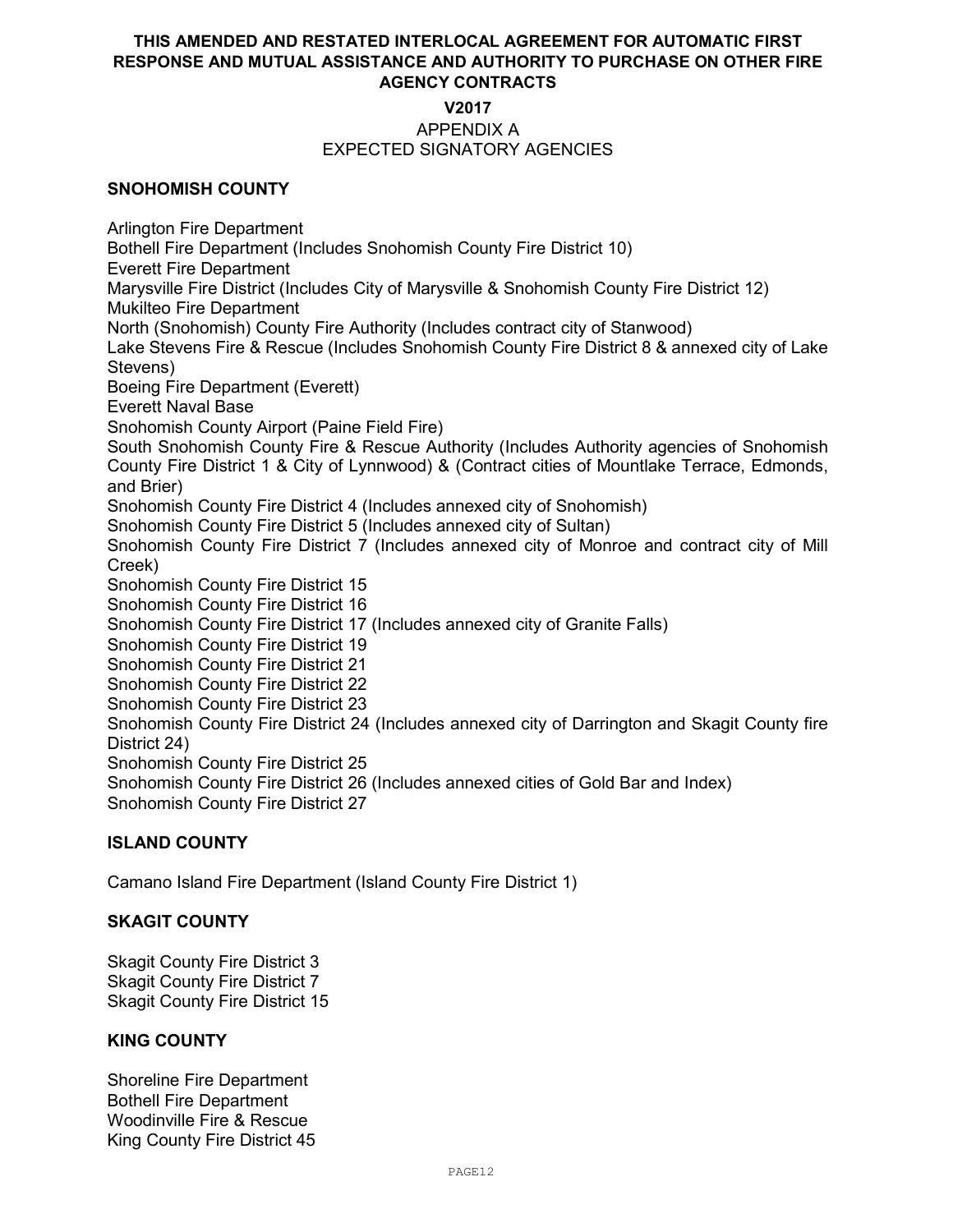#### V2017

King County Fire District 50

#### CHELAN COUNTY

Chelan County Fire District 3 Chelan County Fire District 9